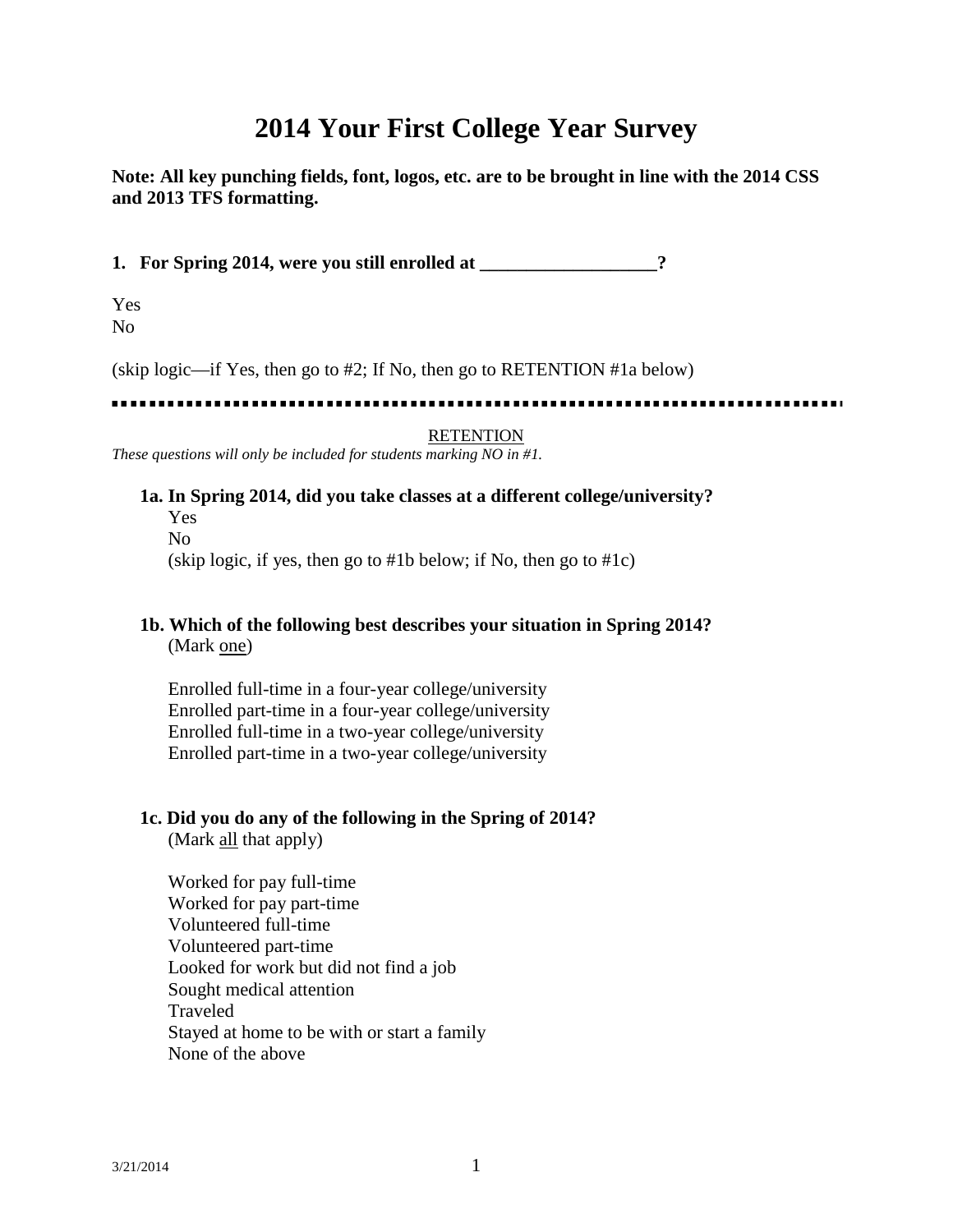## **1d. Indicate the importance to you personally of each of the following reasons for leaving**:

(Mark one for each row)

[Response choices Very Important, Somewhat Important, Not at all important]

Academic probation/suspension/expulsion Dissatisfied with grades Not challenged academically Courses were too difficult Preferred major was not offered Too many required courses

(next page)

# **Indicate the importance to you personally of each of the following reasons for leaving**:

(Mark one for each row)

[Response choices Very Important, Somewhat Important, Not at all important]

I did not feel a sense of belonging to the campus There is a lot of tension on campus (e.g., racial/ethnic, sexual orientation, gender) Location of the college was not right for me Size of the college was not right for me Dissatisfied with social/cultural opportunities

(next page)

### **Indicate the importance to you personally of each of the following reasons for leaving**:

(Mark one for each row)

[Response choices Very Important, Somewhat Important, Not at all important]

Felt I was not ready for college Experienced health problems Did not feel welcome due to my race/ethnicity Did not feel welcome due to my sexual orientation Did not feel welcome due to my gender Family crisis Always intended to transfer Felt lonely or homesick Wanted to be closer to home

(next page)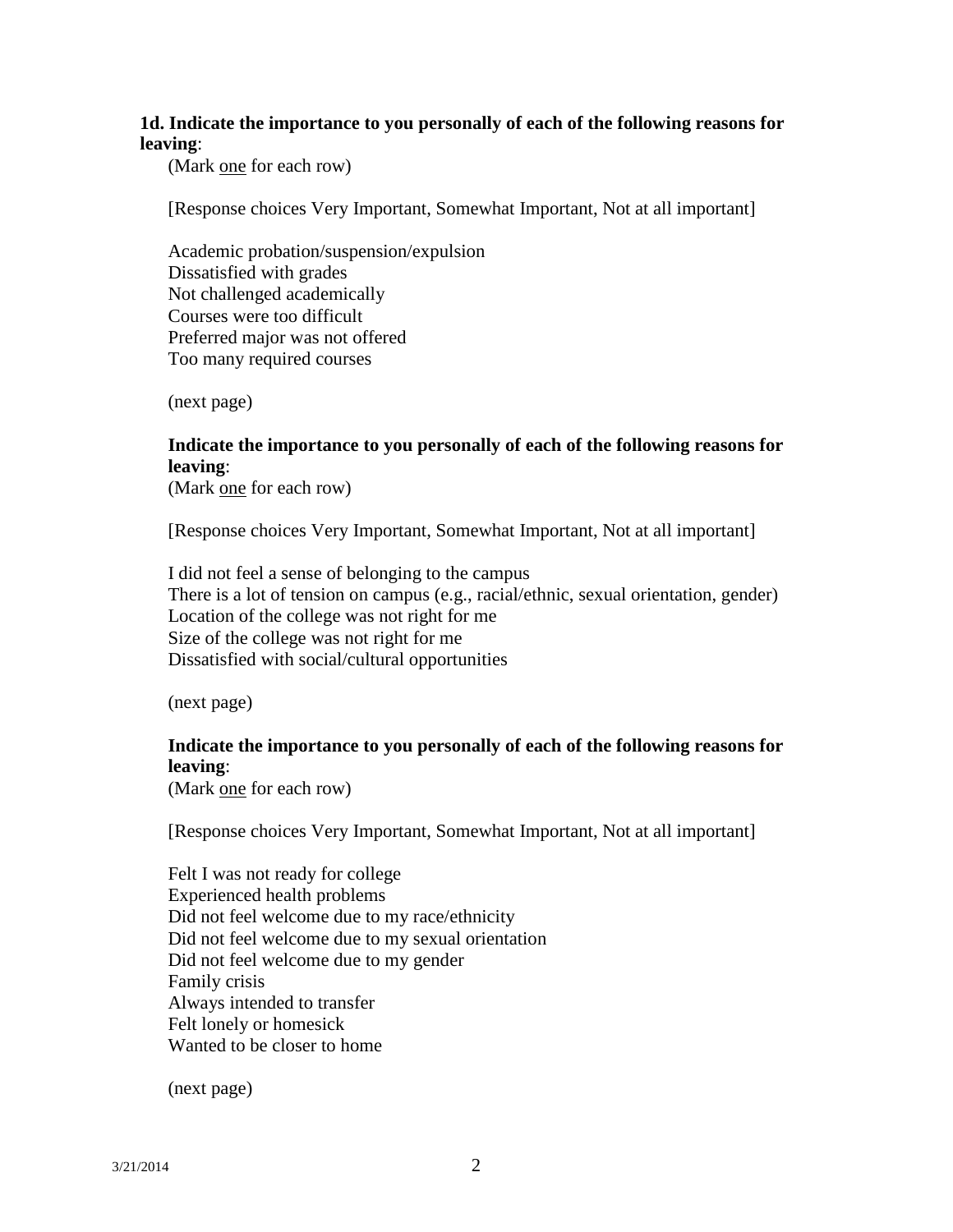# **Indicate the importance to you personally of each of the following reasons for leaving**:

(Mark one for each row)

[Response choices Very Important, Somewhat Important, Not at all important]

My awarded financial aid was inadequate Could not afford to continue to attend Encountered unexpected expenses Needed to make more money Could not find a job to help pay for college

(next page)

## **Indicate the importance to you personally of each of the following reasons for leaving**:

(Mark one for each row)

[Response choices Very Important, Somewhat Important, Not at all Important]

Too difficult to balance having a job and going to college Wanted work experience Wanted to start or focus on my own business Did not need a degree for my current or intended job

#### **1e. Do you plan to return to\_\_\_\_\_\_\_\_\_\_\_\_\_\_\_\_\_\_\_\_\_?**

Yes No

# **1f. What do you plan to be doing in Fall of 2014?**

(Mark all that apply)

Attending a four-year college/university full-time Attending a four-year college/university part-time Attending a two-year college/university full-time Attending a two-year college/university part-time Working for pay full-time Working for pay part-time Volunteering Looking for work Receiving medical treatments Traveling Staying at home to be with or start a family I have no plans for Fall 2014 None of the above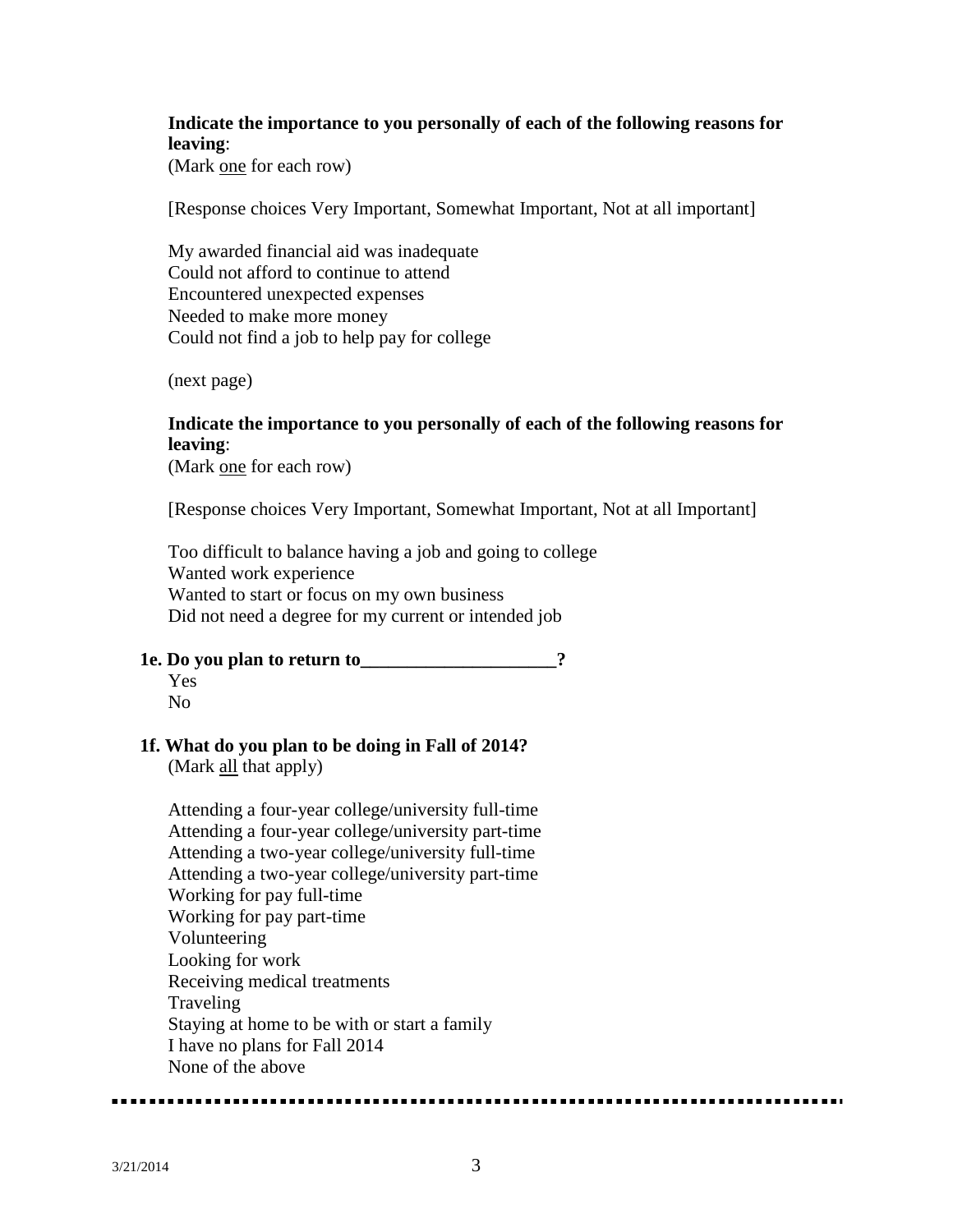# **2. Your sex:**

Male Female

### **3. Are you:**

(Mark all that apply)

White/Caucasian African American/Black American Indian/Alaska Native Asian American/Asian Native Hawaiian/Pacific Islander Mexican American/Chicano Puerto Rican Other Latino **Other** 

## **4. Are you currently a full-time or part-time student?**

Full-time Part-time Not enrolled

# **5. What year did you first enter:**

(Mark one in each column)

[Response Choices: This College, Your 1st College]

2013 or 2014 2012 2011 2010 2009 or earlier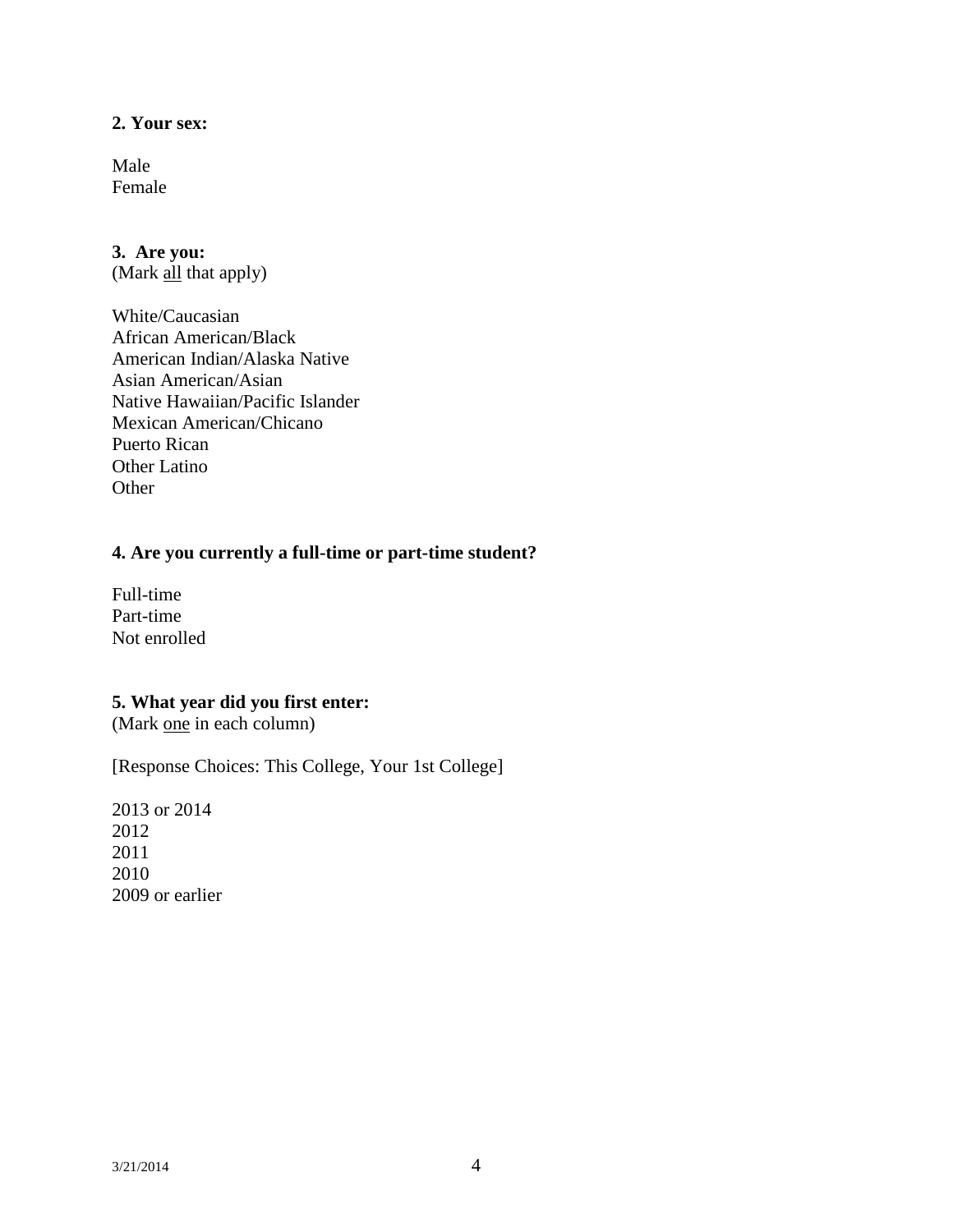#### **6. How often in the past year did you:**

(Mark one for each item)

[Response Choices: Frequently, Occasionally, Not at all]

Ask questions in class Support your opinions with a logical argument Seek solutions to problems and explain them to others Revise your papers to improve your writing Evaluate the quality or reliability of information you received Take a risk because you felt you had more to gain Seek alternative solutions to a problem Look up scientific research articles and resources Explore topics on your own, even though it was not required for a class Accept mistakes as part of the learning process Seek feedback on your academic work Integrate skills and knowledge from different sources and experiences

# **7. Since entering this college, how often have you interacted with the following people (e.g., by phone, e-mail, text, or in person):**

(Mark one for each item)

[Response Choices: Daily, 2 or 3 times per week, Once a week, 1 or 2 times per month, 1 or 2 times per term, Never]

Faculty during office hours Faculty outside of class or office hours Academic advisors/counselors Close friends at this institution Close friends not at this institution Your family Graduate students/teaching assistants Close friends from your high school

### **8. Do you have any concern about your ability to finance your college education?**  (Mark one)

None (I am confident that I will have sufficient funds) Some (but I probably will have enough funds) Major (not sure I will have enough funds to complete college)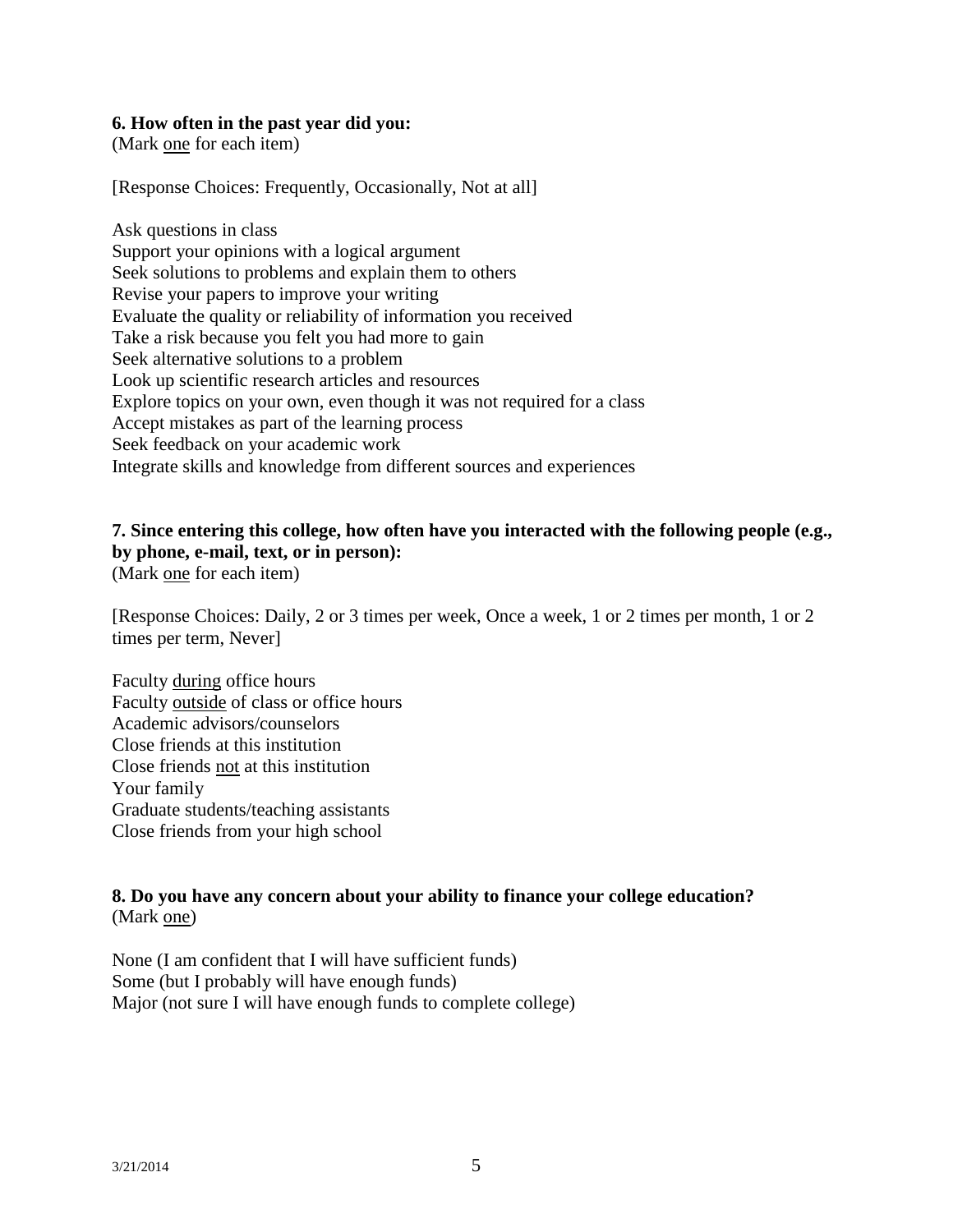#### **9. Since entering this college, how often have you felt:**

(Mark one for each item)

[Response Choices: Frequently, Occasionally, Not at all]

Lonely or homesick Isolated from campus life Unsafe on this campus Worried about your health That your courses inspired you to think in new ways That your job responsibilities interfered with your schoolwork That your family responsibilities interfered with your schoolwork Family support to succeed That faculty provided me with feedback that helped me assess my progress in class That my contributions were valued in class That faculty encouraged me to ask questions and participate in discussions

# **10. Please rate your satisfaction with this institution on each of the aspects of college life listed below:**

(Mark one for each item)

[Response Choices: Very Satisfied, Satisfied, Neutral, Dissatisfied, Very Dissatisfied, Can't Rate/No Experience]

General education and core curriculum courses Your overall academic experience Classroom facilities Computer facilities/labs Library facilities Laboratory facilities and equipment Computing assistance Academic advising Student housing (e.g., res. halls) Financial aid office Financial aid package Student health services Student psychological services Orientation for new students Opportunities for community service First-year programs (e.g., first-year seminar, learning community, linked courses)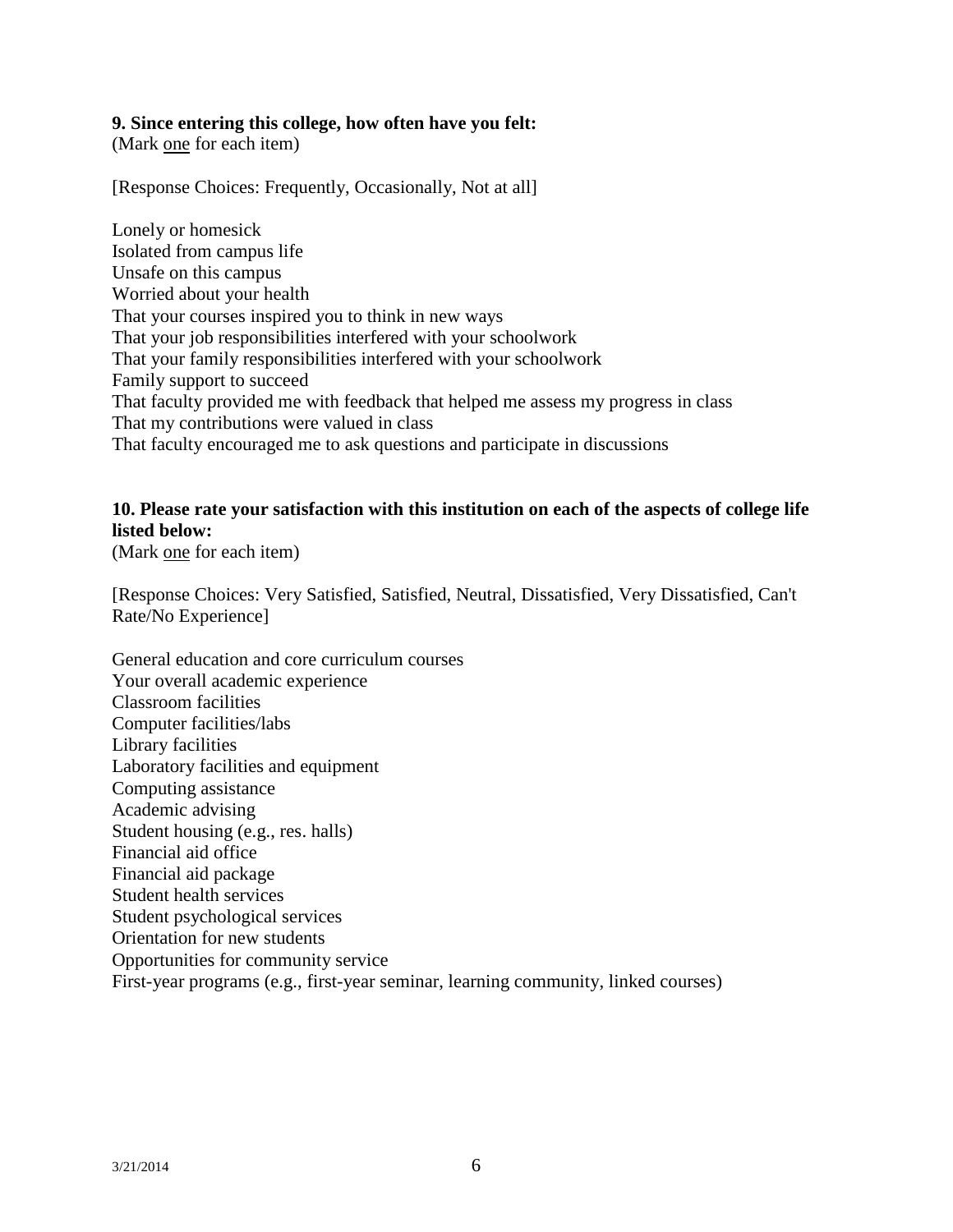# **11. Since entering this college, how often have you utilized the following services:**

(Mark one for each item)

[Response Choices: Frequently, Occasionally, Not at all]

Study skills advising Financial aid advising Student health services Student psychological services Writing center Disability resource center Career services Academic advising

## **12. Rate yourself on each of the following traits as compared with the average person your age. We want the most accurate estimate of how you see yourself.**  (Mark one for each item)

[Response Choices: Highest 10%, Above Average, Average, Below Average, Lowest 10%]

Academic ability Artistic ability Competitiveness Computer skills Cooperativeness **Creativity** Drive to achieve Emotional health Leadership ability Mathematical ability Physical health Popularity Public speaking ability Risk-taking Self-confidence (intellectual) Self-confidence (social) Self-understanding Spirituality Understanding of others Writing ability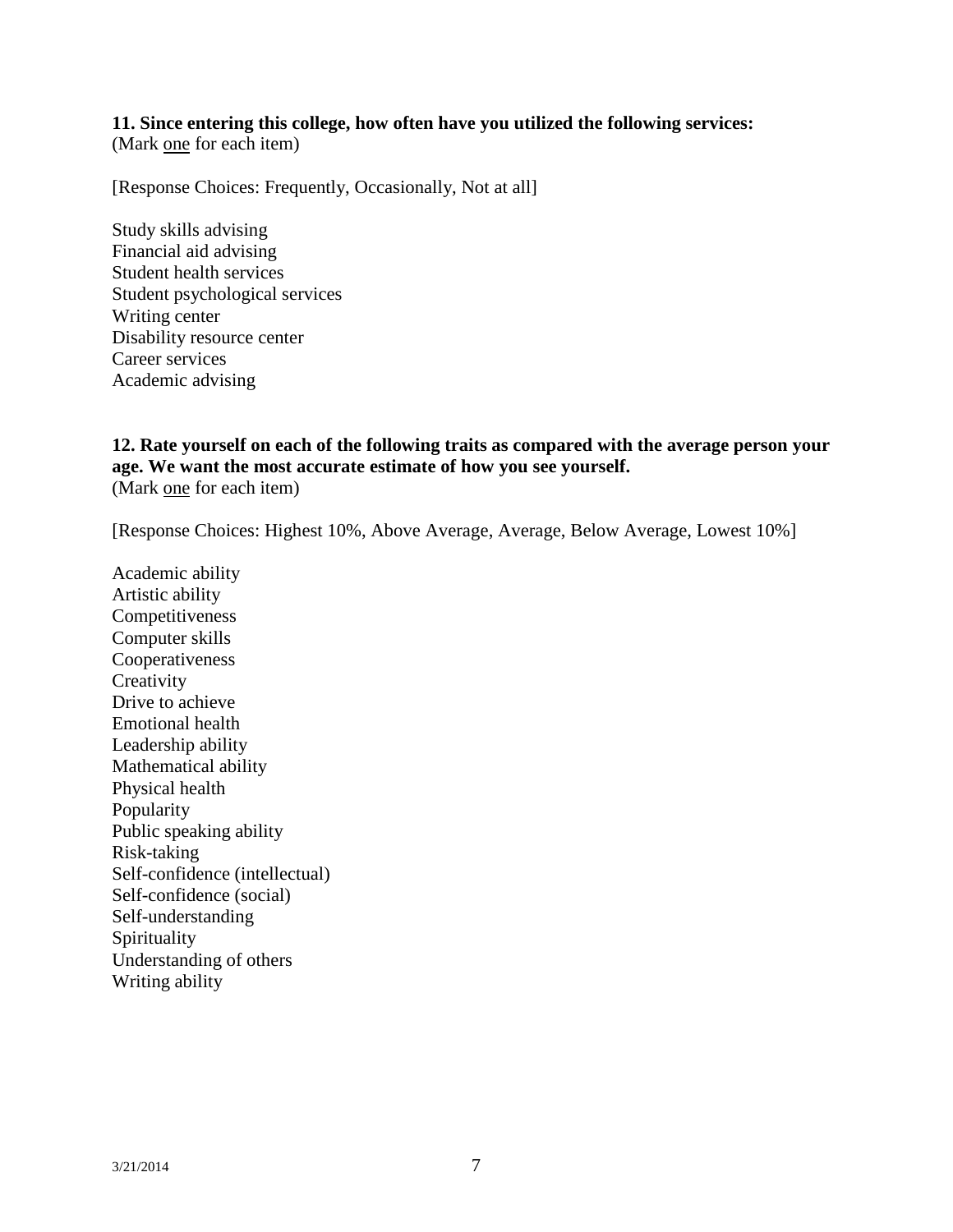#### **13. Since entering this college, how has it been to:**

(Mark one for each item)

[Response Choices: Very Easy, Somewhat Easy, Somewhat Difficult, Very Difficult]

Understand what your professors expect of you academically Develop effective study skills Adjust to the academic demands of college Manage your time effectively Develop close friendships with other students

# **14. How would you characterize your political views?**

(Mark one)

Far left Liberal Middle-of-the-road **Conservative** Far right

### **15. How would you currently rate yourself in the following areas:**

(Mark one for each item)

[Response Choices: A Major Strength, Somewhat Strong, Average, Somewhat Weak, A Major Weakness]

Ability to see the world from someone else's perspective Tolerance of others with different beliefs Openness to having my own views challenged Ability to discuss and negotiate controversial issues Ability to work cooperatively with diverse people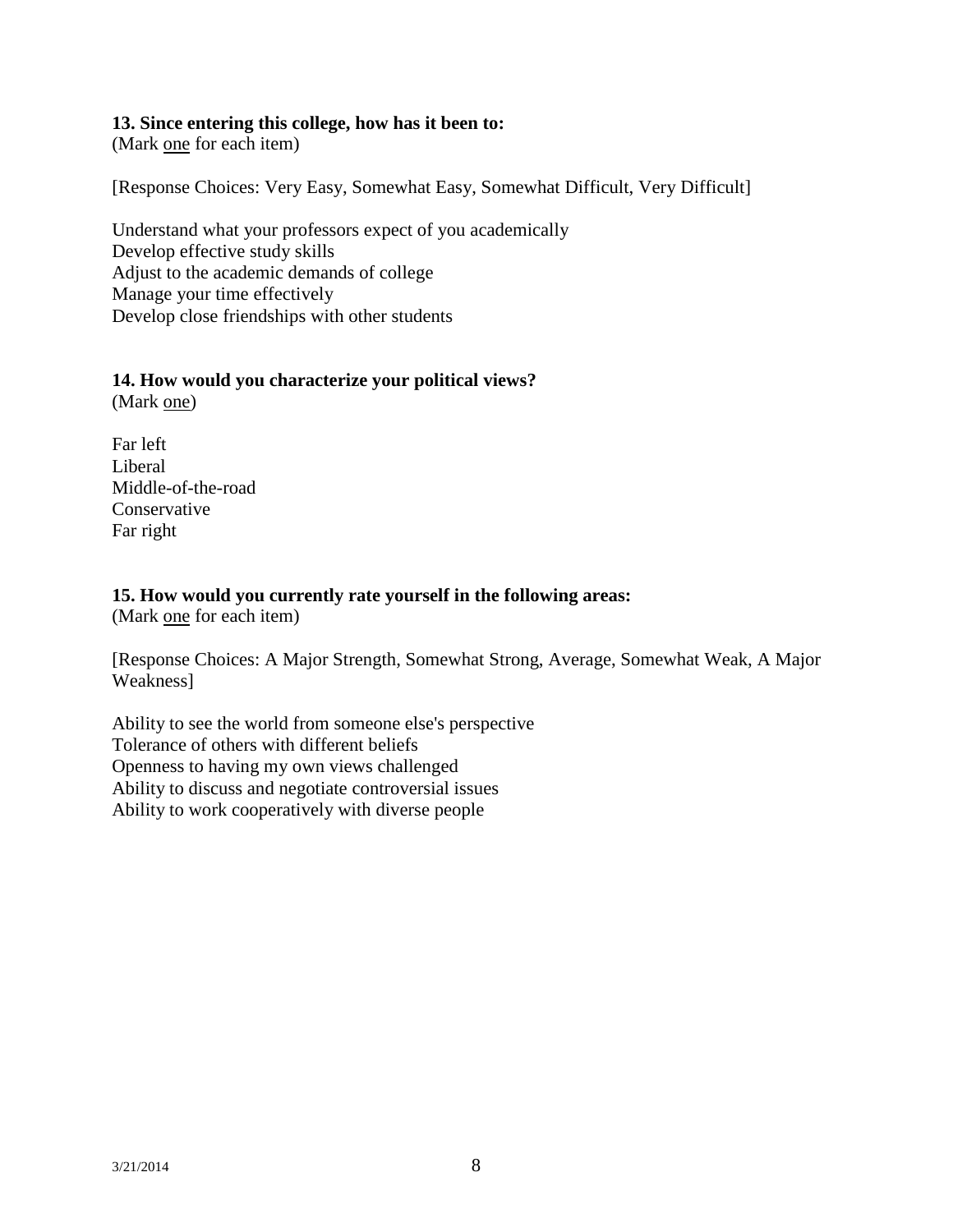#### **16. Since entering this college, how often have you:**

(Mark one for each item)

[Response Choices: Frequently, Occasionally, Not at all]

Attended a religious service Been bored in class Demonstrated for a cause (e.g., boycott, rally, protest) Tutored another student Studied with other students Been a guest in a professor's home Smoked cigarettes Drank beer Drank wine or liquor Felt overwhelmed by all you had to do Felt depressed Performed volunteer work Asked a professor for advice after class Voted in a student election Worked on a local, state, or national political campaign Socialized with someone of another racial/ethnic group Come late to class Posted on a course-related on-line discussion board Performed community service as part of a class Discussed religion Discussed politics Maintained a healthy diet Had adequate sleep Helped raise money for a cause or campaign Publicly communicated your opinion about a cause (e.g., blog, email, petition)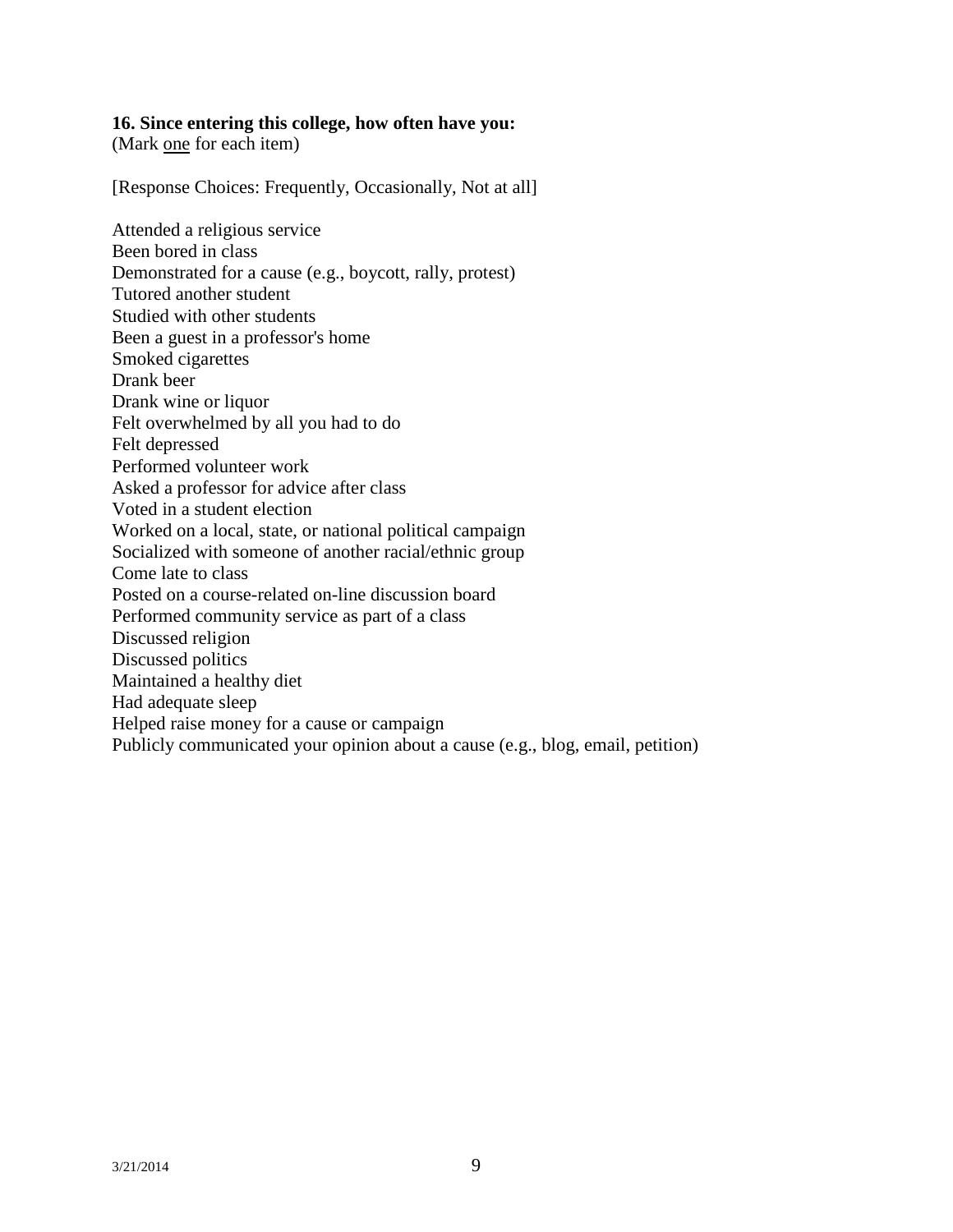#### **17. Please indicate the extent to which you agree or disagree with the following statements:**  (Mark one for each item)

[Response Choices: Strongly Agree, Agree, Disagree, Strongly Disagree]

I have felt discriminated against at this institution because of my race/ethnicity, gender, sexual orientation, or religious affiliation I see myself as part of the campus community Faculty showed concern about my progress There is a lot of racial tension on this campus I have been able to find a balance between academics and extracurricular activities The admission/recruitment materials portrayed this campus accurately Faculty empower me to learn here If asked, I would recommend this college to others At least one staff member has taken an interest in my development I feel valued at this institution Faculty believe in my potential to succeed academically My college experiences have exposed me to diverse opinions, cultures, and values Staff encouraged me to get involved in campus activities In class, I have heard faculty express stereotypes based on race/ethnicity, gender, sexual orientation, or religious affiliation Staff recognize my achievements Faculty encouraged me to meet with them outside of class I am interested in seeking information about current social and political issues I feel a sense of belonging to this campus At least one faculty member has taken an interest in my development I feel I am a member of this college I have effectively led a group to a common purpose It's important for me to be thinking about my career path after college I have a clear idea of how to achieve my career goals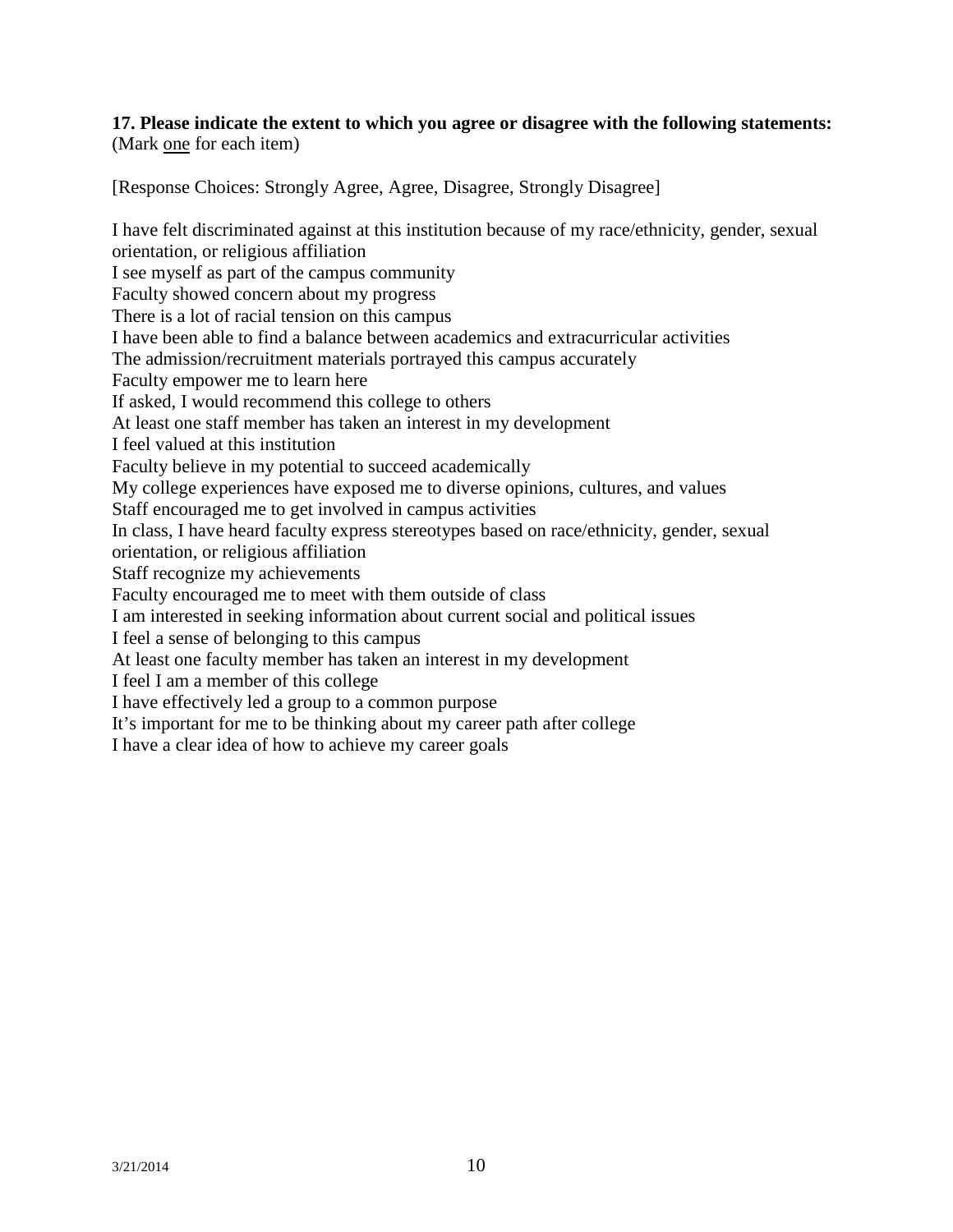# **18. Please rate your satisfaction with this institution on each of the aspects of college life listed below.**

(Mark one for each item)

[Response Choices: Very Satisfied, Satisfied, Neutral, Dissatisfied, Very Dissatisfied, Can't Rate/No Experience]

Amount of contact with faculty Racial/ethnic diversity of faculty Racial/ethnic diversity of student body Class size Interaction with other students Relevance of coursework to everyday life Relevance of coursework to future career plans Overall quality of instruction Respect for the expression of diverse beliefs Availability of campus social activities Your social life Overall sense of community among students Overall college experience

# **19. What is your overall grade average (as of your most recently completed academic term)?**

(Mark one)

A or A+  $A B+$ B  $B C+$  $\mathcal{C}$ D I did not receive grades in my courses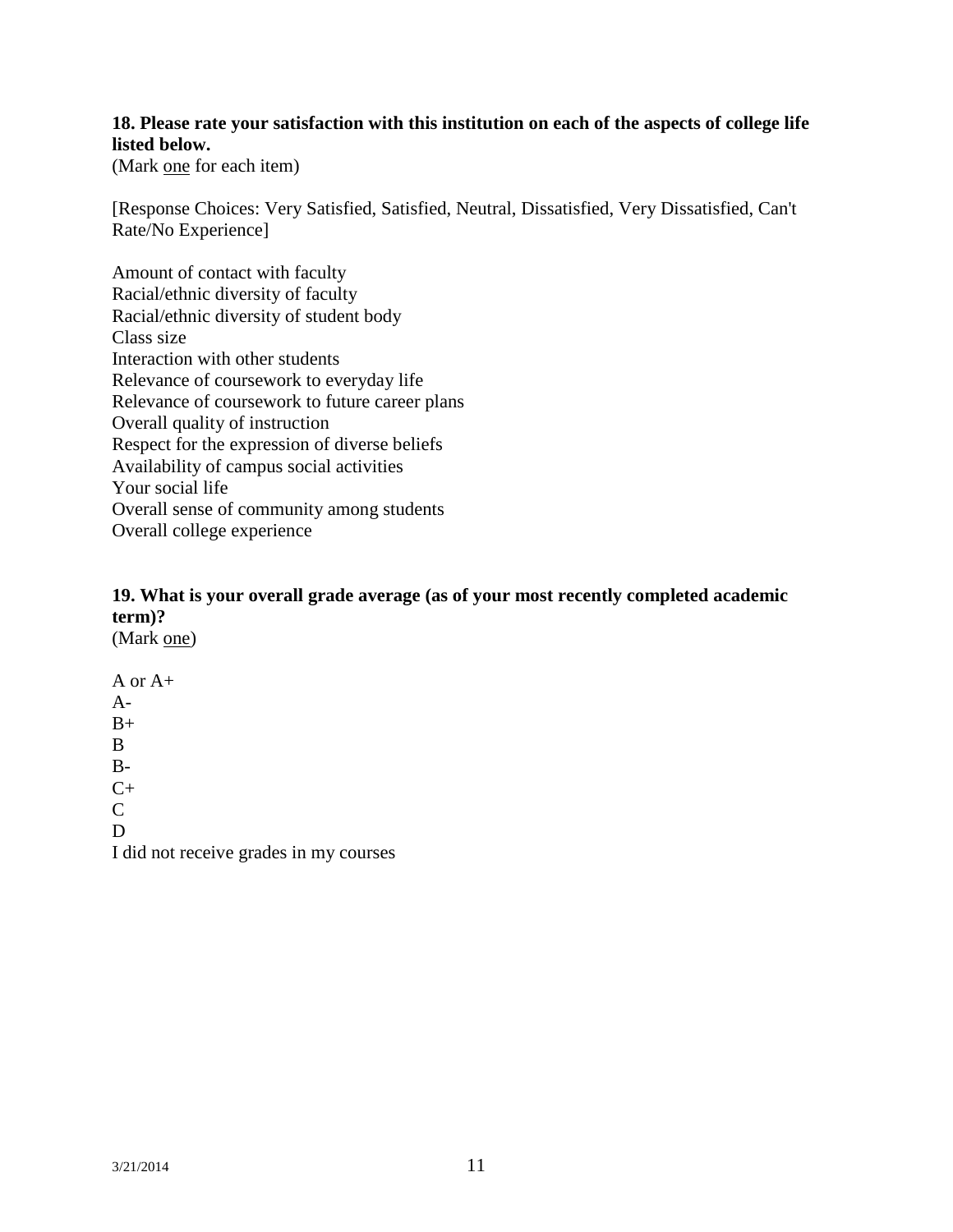# **20. Think about your current abilities and tell us how strong or weak you believe you are in each of the following areas:**

(Mark one for each item)

[Response Choices: A Major Strength, Somewhat Strong, Average, Somewhat Weak, A Major Weakness]

## General knowledge Knowledge of a particular field or discipline Knowledge of people from different races/cultures Understanding of the problems facing your community Understanding of national issues Understanding of global issues Ability to conduct research Ability to work as part of a team Critical thinking skills Problem-solving skills Foreign language ability

#### **21. Where did you primarily live while attending college this past year?**  (Mark one)

### **On campus**

Special interest housing First-year student housing Cultural or minority student housing Single-sex housing Special academic program housing Other special interest housing Regular college housing Residence hall Apartment Fraternity or sorority housing Other residential housing

#### **Off Campus**

At home with family Fraternity or sorority Rented apartment or house **Other**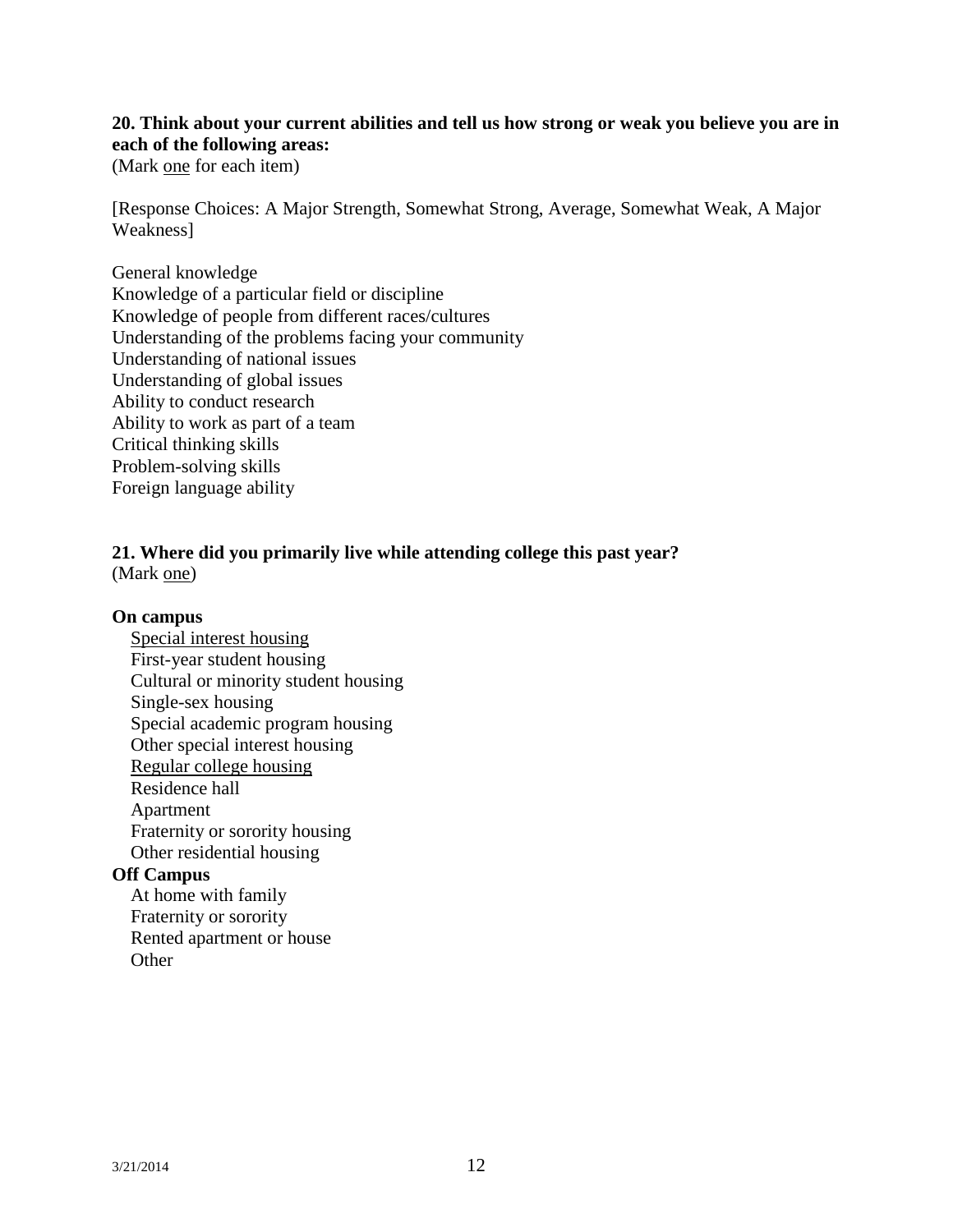## **22. Indicate the importance to you personally of each of the following:**

(Mark one for each item)

[Response Choices: Essential, Very Important, Somewhat Important, Not Important]

Becoming accomplished in one of the performing arts (acting, dancing, etc.) Becoming an authority in my field Obtaining recognition from my colleagues for contributions to my special field Influencing the political structure Influencing social values Raising a family Being very well off financially Helping others who are in difficulty Making a theoretical contribution to science Writing original works (poems, novels, etc.) Creating artistic works (painting, sculpture, etc.) Becoming successful in a business of my own Becoming involved in programs to clean up the environment Developing a meaningful philosophy of life Participating in a community action program Helping to promote racial understanding Keeping up to date with political affairs Becoming a community leader Improving my understanding of other countries and cultures Adopting "green" practices to protect the environment

# **23. To what extent have you experienced the following with students from a racial/ethnic group other than your own?**

(Mark one for each item)

[Response Choices: Very Often, Often, Sometimes, Seldom, Never]

Dined or shared a meal Had meaningful and honest discussions about race/ethnic relations outside of class Had guarded, cautious interactions Shared personal feelings and problems Had tense, somewhat hostile interactions Had intellectual discussions outside of class Felt insulted or threatened because of your race/ethnicity Studied or prepared for class Socialized or partied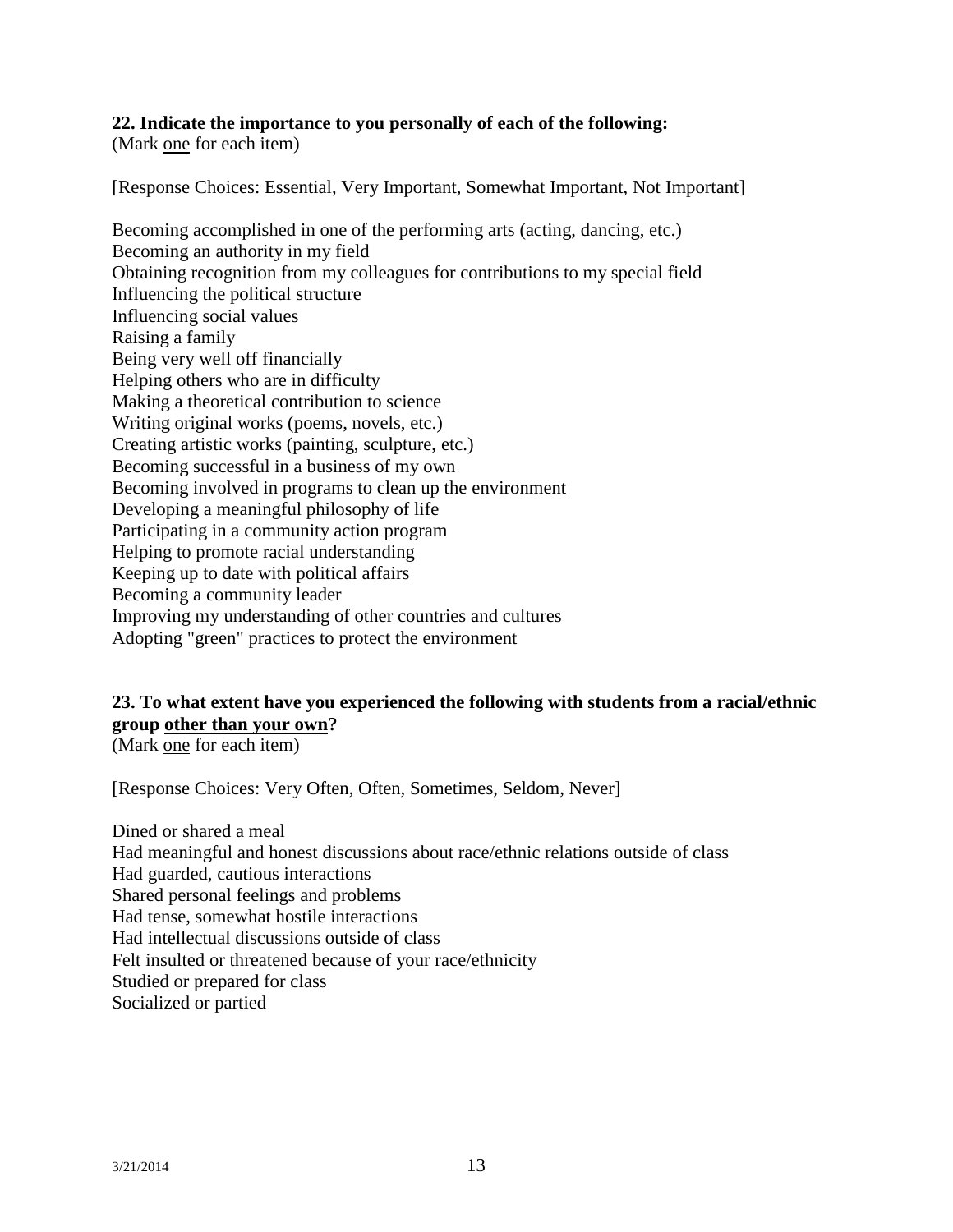# **24. Since entering this college, how much time have you spent during a typical week doing the following activities?**

(Mark one for each item)

[Response Choices: Hours per week: None, Less than 1 hour, 1-2, 3-5, 6-10, 11-15, 16-20, Over 20]

Attending classes/labs Studying/homework Socializing with friends Exercising or sports Partying Working (for pay) on campus Working (for pay) off campus Student clubs and groups Watching TV Household/childcare duties **Commuting** Online social networks (Facebook, Twitter, etc.)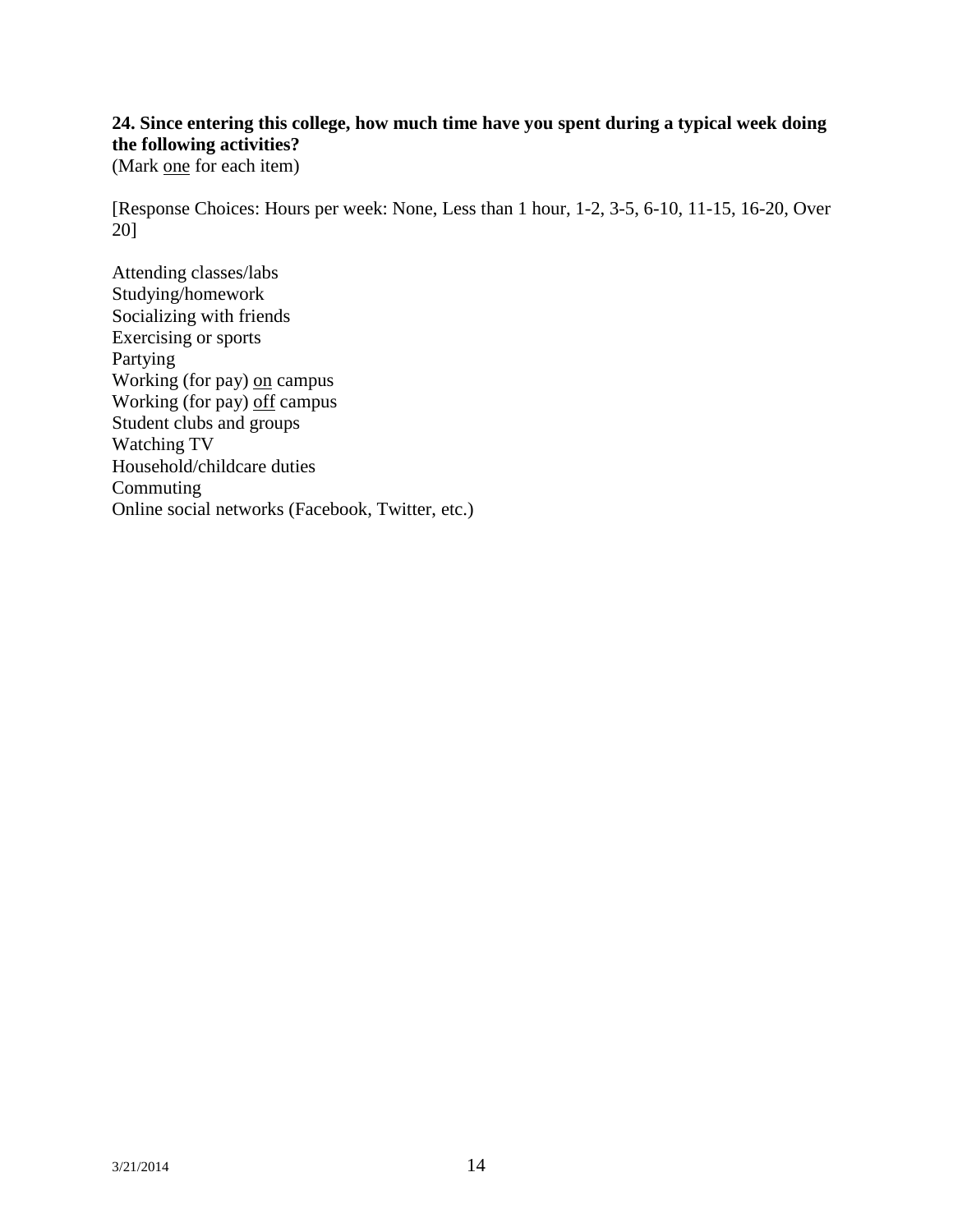#### **25. Since entering this college have you:**

(Mark Yes or No)

Decided to pursue a different major Remained undecided about a major Changed your career choice Participated in student government Held a full-time job (approx. 40 hours) while taking classes Joined a social fraternity or sorority Played club, intramural, or recreational sports Played intercollegiate athletics (e.g., NCAA or NAIA-sponsored) Participated in student groups/clubs Sought personal counseling Strengthened your religious beliefs/convictions Failed one or more courses Participated in leadership training Taken an honors course Taken a remedial or developmental course Enrolled in a formal program where a group of students takes two or more courses together (e.g., FIG, learning community, linked courses) Participated in an academic support program Had a roommate of a different race/ethnicity Accumulated excessive credit card debt Taken a course or first-year seminar designed to: Connect faculty and students in focused academic inquiry Help students adjust to college-level academics Help students adjust to college life Been a leader in an organization Communicated regularly with your professors Taken courses from more than one institution simultaneously Taken a course exclusively online: At this institution At a different institution Participated in an ethnic/racial student organization

Joined a student-run political club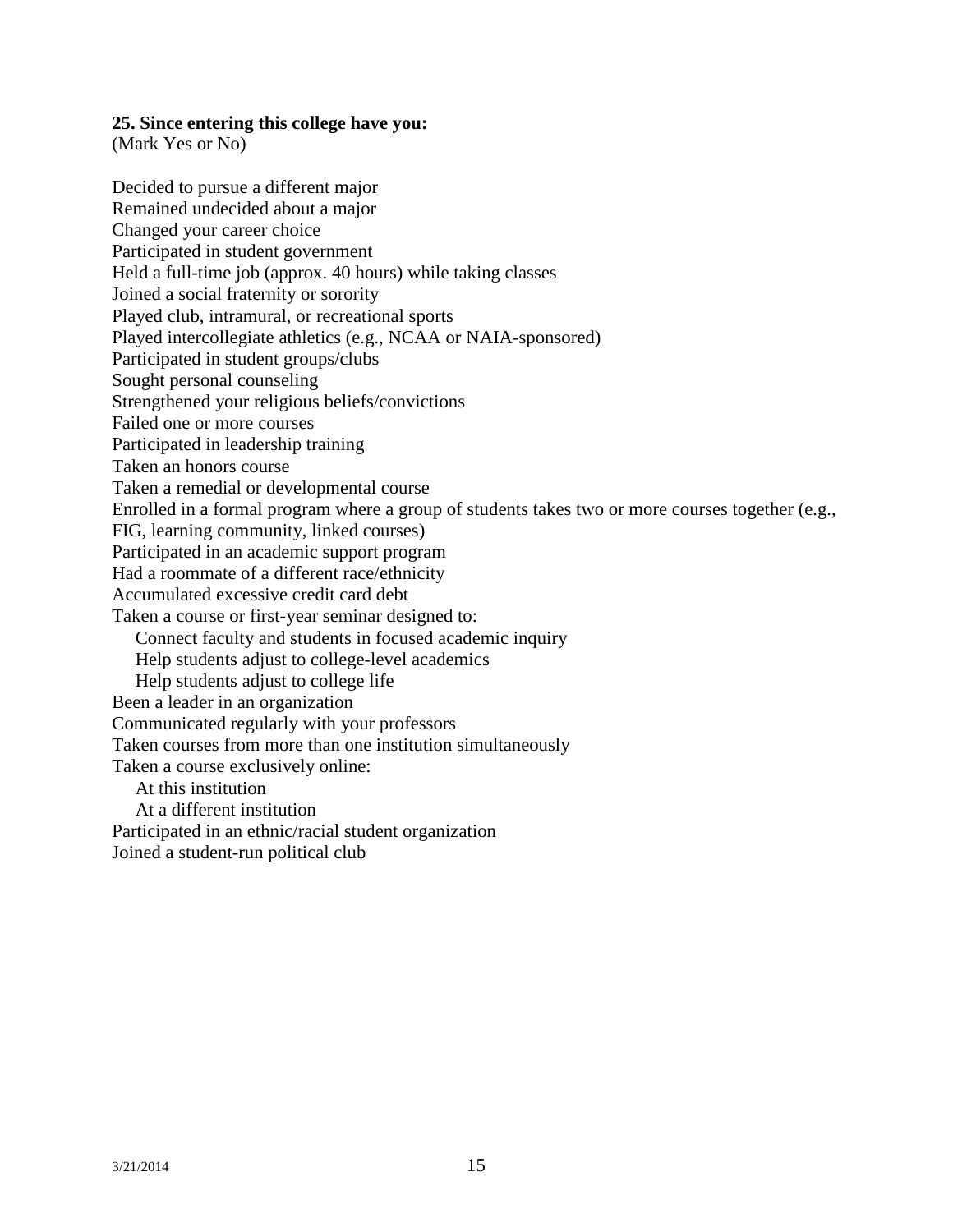#### **26. Since entering this college, indicate how often you:**

(Mark one for each item)

[Response Choices: Frequently, Occasionally, Not at all]

Turned in course assignment(s) late Contributed to class discussions Discussed course content with students outside of class Skipped class Received tutoring Worked on a professor's research project Turned in course assignments that did not reflect your best work Had difficulty getting along with your roommate(s)/housemate(s) Received from your professor advice or guidance about your educational program Witnessed academic dishonesty/cheating Went home for the weekend Received advice/counseling from another student Fell asleep in class Had difficulty getting the courses you need Instant messaged/texted during class Worked with classmates on group projects: During class Outside of class Accessed your campus' library resources electronically Made a presentation in class Applied concepts from courses to everyday life Used the institution's course catalog (paper or online)

**27. Think back over the past two weeks. How many times in the past two weeks, if any, have you had five or more alcoholic drinks in a row?** (A drink can be a 12-ounce beer, a 4 ounce glass of wine, or a shot of liquor either straight or in a mixed drink.)

None **Once Twice** 3-5 times 6-9 times 10 or more times

#### **28. Are you currently registered to vote?**

| Ineligible     |
|----------------|
| Yes            |
| N <sub>0</sub> |